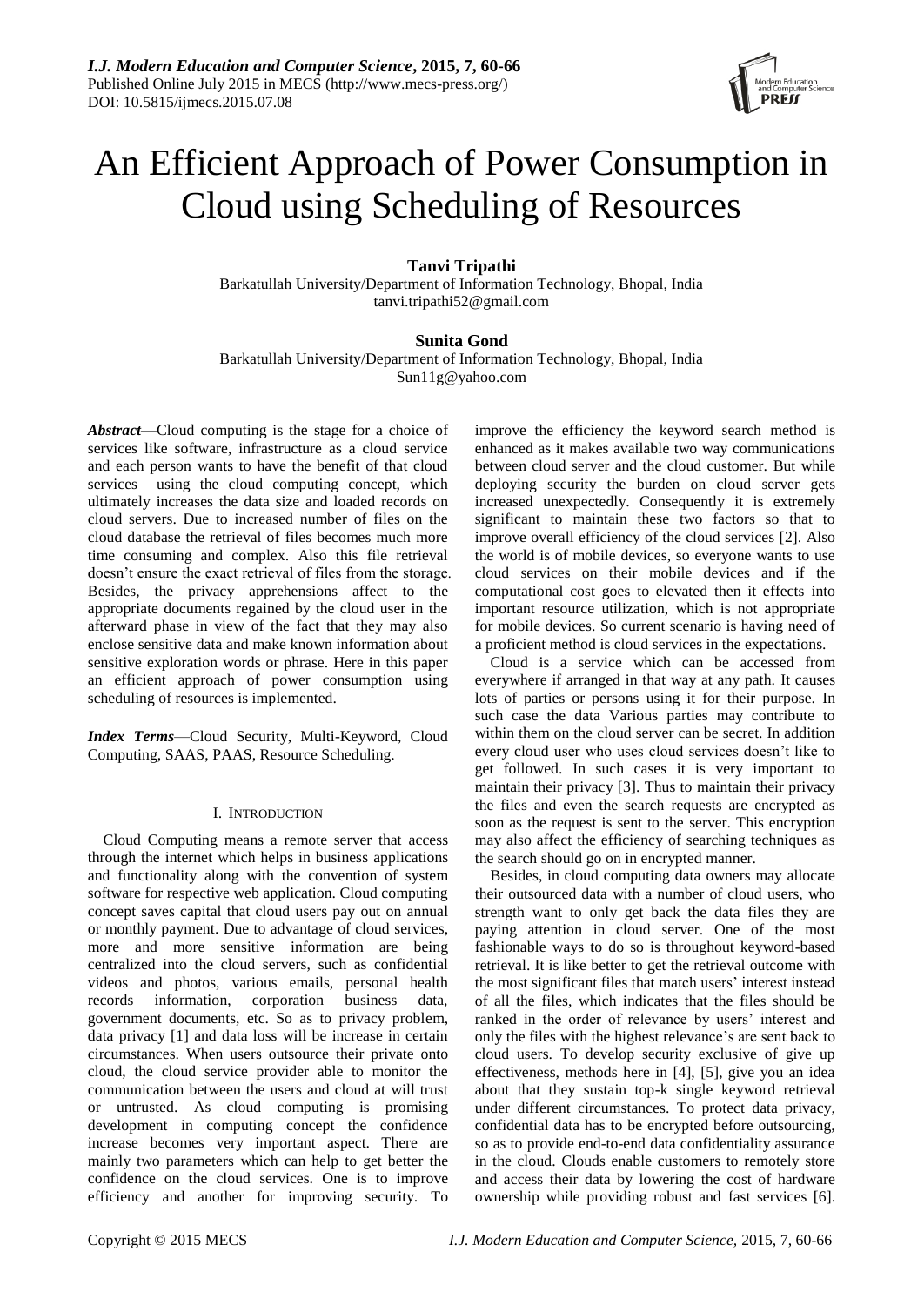The importance and necessity of privacy preserving search techniques are even more pronounced in the cloud applications. Due to the fact that large companies that operate the public clouds like Google or Amazon may access the sensitive data and search patterns, hiding the query and the retrieved data has great importance in ensuring the privacy and security of those using cloud services. We aim to achieve an efficient system where any authorized user can perform a search on a remote database with multiple keywords, not including exposing neither the keywords he/she searches for, nor the pleased of the documents he/she get backs. The main confront of

## II. LITERATURE SURVEY

cloud storage is guaranteeing have power over, and the essential integrity and confidentiality of all stored cloud

data.

2014- A. Q. Lawey et. al. they introduced energy efficient cloud computing services design framework over IP/WDM core networks. They analyzed distribution of clouds, impact of demand, cloud capability, access frequency content popularity along with no. of switches, routers, servers, storage required in cloud [7]. They examined cloud content delivery, virtual machines and storage as a service (StaaS). They developed mixed integer linear programming (MILP) to enhance services of cloud content delivery by replicating content into multiple clouds on which they developed energy efficient cloud content delivery heuristic DEER-CD. They increased power savings by migrating content according to access frequency and by optimizing placement of virtual machines by breaking them into smaller virtual machines and placing them in proximity. They termed replicating content into multiple clouds based on content popularity as OPR scheme. With the help of these schemes they were able to save 92% and 43% network and total power savings respectively. They obtained power savings are by placing Virtual machines using a heuristic (DEER-VM) developed to copy the model behavior in real time [7].

2014 – V. Mathew et. al. identified the operational costs of Internet scale distributes systems(IDS).They proposed a demand response technique in which pricing signals from smart grid makes the system to reduce energy usage [8]. The load is deferred from elastic requests to later time periods reducing server demand and energy usage. They proposed optimal offline algorithm and showed that cost savings can be achieved without increasing in bandwidth cost of IDS .The approach used by them for elastic requests like background downloads, software updates etc. does not require continuous services. The algorithm proposed by them achieved 12% of savings on time of use electricity pricing. They presented a future plan to move load to near data centers for energy saving [8].

2013- S. Zaman et. al. analyzed that the cloud computing resources were provisioned to different virtual machine instances allocated to users for specific period of time which is not efficient allocation economically due to fixed price allocation [9]. They proposed combinatorial auction based allocation which described that user's demand is taken into account while making provisioning decisions and VM allocation because the existing mechanism do not consider user's demand. They evaluated the mechanism through simulation experiments which improved utilization of resources of clouds and increased the revenue of cloud provider. They designed mechanism CA-PROVISION which effectively captured market demand, provisioned the computing resources and generated higher revenue as compared to CA-GREEDY [9].

2013- K. Qazi et. al. observed that virtual machines(VM) rent computational resources like memory, network bandwidth etc. to data center owners [10]. They stated that the physical machine that make up cloud termed as machine farms should optimally use these resources without being overload at a point and also minimum machine should continue running. They observed the pattern to help arrange the VM on physical machines. They proposed a framework PoWER that predicts the behavior of cluster and distributes VM in cluster turning off unused physical machines to save energy. They tested PoWER on tested cluster and analyzed its performance resulting in better results compared to FFT based time series method [10].

2013- G. Lahoti et. al. stated that fine grained energy usage data can leak customer information and due to use of this data by online service providers for effectiveness of smart grid technologies, the sharing of data is increasing [11]. They proposed privacy enhanced framework to store, manage and share such data. The mechanism used by them stated that the customer can control the usage information showing to service providers which will be convinced by its authenticity. They implemented a prototype using Green Button data model. Their prototype worked allowing redaction of Green Button data model while sharing data with third party service provider. The presented data can be used for billing and accounting purpose as it can be authenticated and verified by third party using Green Button data model. They planned to work on the working prototype of the model of demand response aggregation service [11].

2013- A. Atrey et. al. remarked that cloud computing as a service across the globe provides high performance at cheaper cost. They also stated that this requires huge data centers using high amount of energy and thereby increasing carbon emission. They focus on green cloud computing to reduce carbon emission and energy consumption by green matrices for cloud computing and green algorithms. Using the existing architecture they adopted and analyzed a search service on private cloud and public cloud and to obtain the results and the advantages and disadvantages which are then stated for future work [12].

2013- T.H. Szymanski explored the technology to achieve efficient energy communications in cloud computing systems. The cloud computing system is global scale as stated which can link 100 data centers and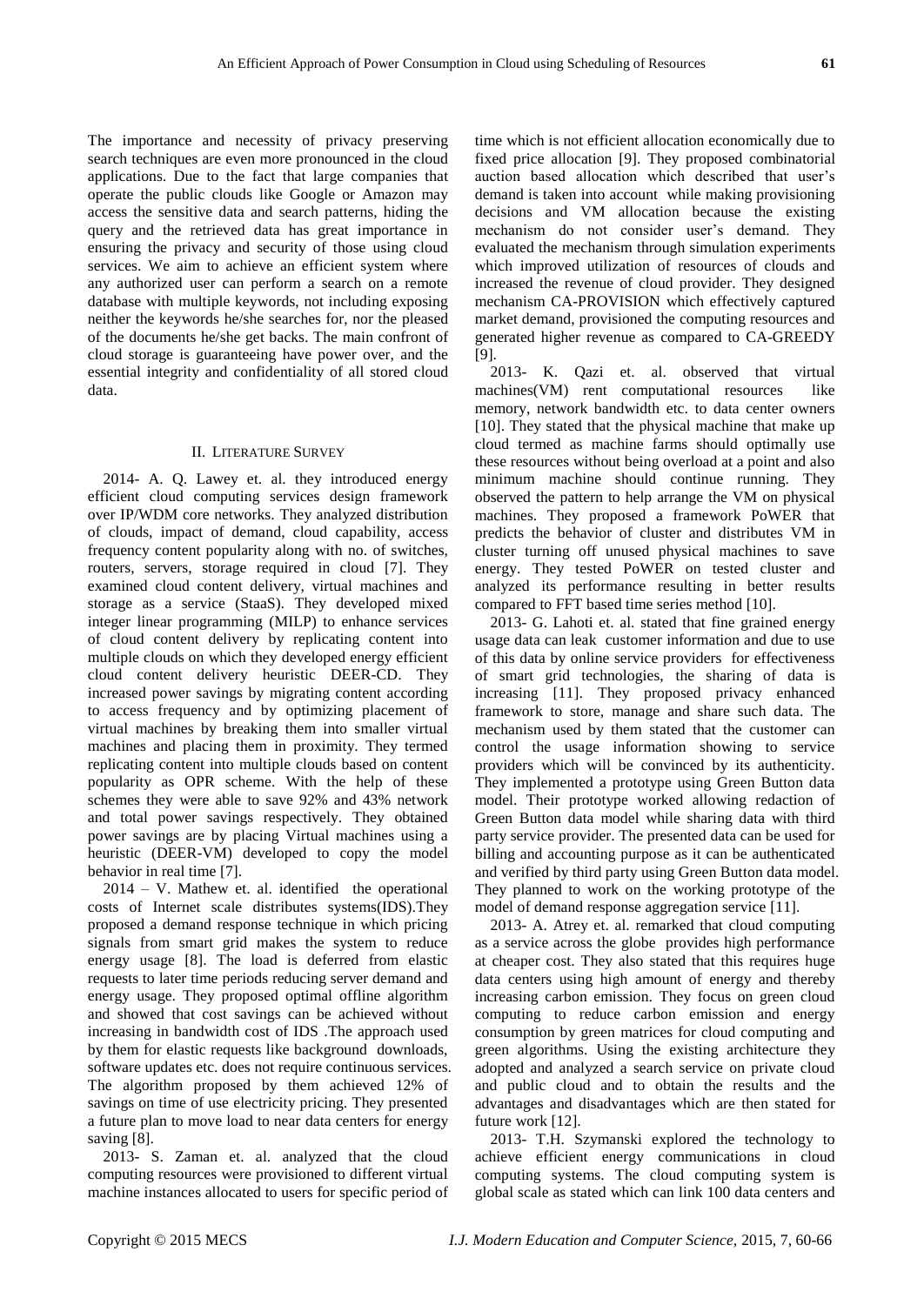can interconnect 5M servers larger than HPC machines [13]. They explored the use to future internet work using QoS aware router scheduling algorithm with IETF resource reservation technology. They stated that large queuing delays of traditional internet links can be eliminated reducing the latency to minimum value (fiber latency). They used maximum flow and minimum energy routing algorithm to route trunks of high capacity between data centers. They used inter-processor communications onto trunks for improved and efficient latencies, bandwidth and energy. They proposed that cloud computing system can be more efficient in energy and resource utilization by low latency connections and multithreading [13].

2013- F Chen et. al. they stated the large amount of energy consumed by large cloud data centers producing carbon footprints. They gave the idea to minimize energy consumption guaranteeing service level agreements (SLA) [14] .They developed an energy consumption model to profile consumption based on tasks: computation intensive, data intensive and communication intensive. The results given by them consisted of system configuration, work load, system performance etc. be used for designing energy consumption monitors. For generating the results they performed various experiments and profiled energy consumption with runtime tasks on a cloud system by treating a single task as unit and measured the energy consumed by the task on which the energy consumption and system throughput were analyzed. They analyzed the functional shape of energy consumption model and ran experiments on larger cloud platform [14].

2013- H. Chihiet. al. they remarked that cloud computing can be used for distributed utility computing and can save energy through central management of computational resources like power down servers when not in use. They proposed an approach on unsupervised predictor model in form of unsupervised [15]. They proposed resource administration strategy for energy saving in cloud computational systems. They focused their research on self -adapting computing systems. They proposed an autonomic unsupervised neural predictor and policies for dynamic provisioning for servers in cloud. They stated cloud computing with auto scaling and autonomic provisioning for increment of utilization of server and decrement of its idle time. They proposed future research to self-administration of cloud infrastructure [15].

2012- Y. Tang et. al. provided value added security to cloud storage services. They stated that the need to do so raised due to outsourcing of data backups to third party cloud storage service which reduces cost of data management [16]. They designed FADE to secure this data backup through policy based access control and file assured deletion. FADE is capable of associating backup files with access policies and deletes them on policies revocations. They designed FADE to work atop cloud storage services which is set upon cryptographic key operations providing security. FADE delete files on revocation of file access policies and are non-recoverable

by anyone. They described operations on cryptographic keys to obtain access control and deletion [16].

2012- J. Wang et. al. remarked that computational jobs from various resources generated the concern to consumption of energy and computational reliability. This energy consumption can be reduced by cloud computing. They stated that the jobs request can be scheduled and partitioned between computational servers [17]. They proposed a strategy to reduce energy consumption in cloud computing servers by dynamically monitoring the requests at finite time period and then switching servers according to requests. They maintained QoS levels, backlogging and unit penalty cost to monitor computational performance. They developed stochastic integer programs to reduce energy consumptions through scheduling uncertain requests. They addressed job request uncertainty through chance constrained programming and solve them by programming with binary variables examining the effects of backlogging and penalty of unfinished requests. With the help of backlogging the energy consumption was reduced through consolidating requests to later period by servers. The results generated in their research showed little effect on consumption of energy by varying the no. of time intervals/periods whereas increasing time period increased CPU time. The results were given on an assumption of homogenous job requests and server efficiencies were treated as parameters. They presented a future model to examine heterogeneous job requests and other computer resources like disk storage virtual memory etc. In relation with the future work they planned to monitor other server modes to obtain decision variables. They planned to analyze large scale data uncertainty and dynamic decisions using stochastic-tic processes techniques and queuing theories [17].

2011- D. G. doLago et. al. they proposed a virtual machine scheduling algorithm based on concepts green computing. The proposed algorithm by them minimizes the energy consumption in task executions in cloud environment by shutting down underutilized hosts, migrating hosts that are operating below threshold and DVFS [18]. The methodology the proposed comprised of receiving the load by host which is energy efficient given by MIPS ratio as energy consumed by host. The algorithm proposed by them is capable of improving power consumption in clouds containing heterogeneous datacenters. The algorithm presented by them is capable of task scheduling in non -federated datacenters, homogeneous and heterogeneous, with different workload size. The algorithm results showed that its performance was better for heterogeneous and large datacenters. They proposed future work strategy to improve algorithm's efficiency by measuring size of virtual loads to be processed, modeled as studies in binpacking problem by applying heuristics [18].

2011-Q. Huang et.al.gave the idea to power consumption evaluation. They analyzed that virtualization technology or virtual machine migration apart from bringing resources distribution benefits also increased the power consumption [19]. They stated that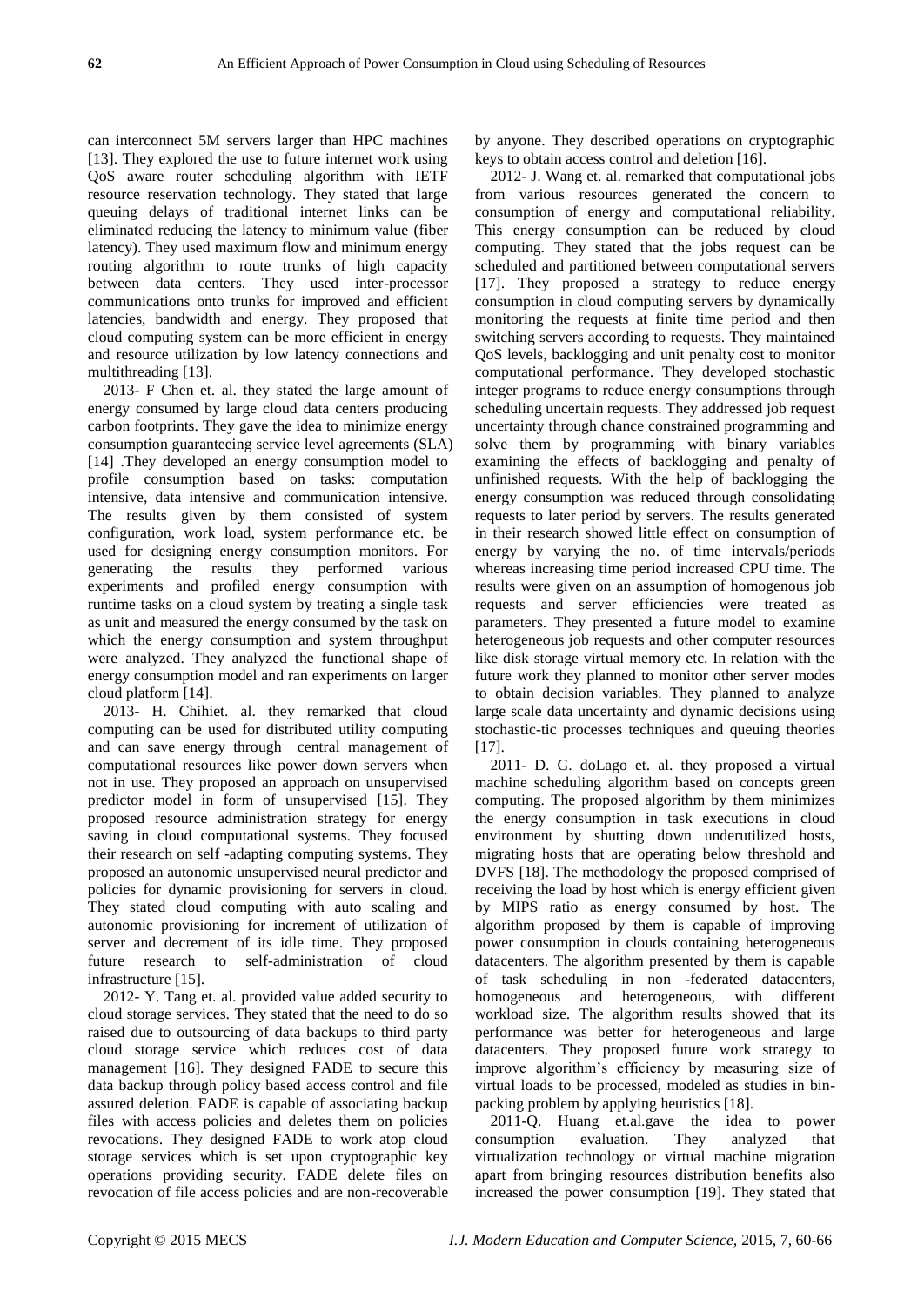employing the consolidation strategy, power overhead is less as compared to regular deployment. Their paper presented cost of live migration for physical layers at source and destination in accordance to CPU utilization. Their results generated the facts that the power impact of live migration falls on increase of CPU utilization whereas the destination server is not influenced by CPU usage of virtual server transferred. Their result showed that time cost for source and destination is not effected by CPU usage of virtual server. They gave their future methodology over power consumption in live migration and determining migration cost [19].

2010-A. Beloglazov et. al. remarked that computational power demand by various applications has created large scale data centers consuming power rapidly [20]. They proposed energy efficient resource management system by continuous consolidation of VM's. The consolidation in accordance with virtual network topologies, resource utilization, computing nodes thermal condition. They proposed simulation driven evaluation of heuristics. They gave the methodology of live migration of VM's reallocation according to CPU performance. They presented the de –centralized architecture of energy efficient and aware resource management system. They evaluated the heuristics by simulation using cloudsim toolkit. They set utilization thresholds for flexible adjustment of SLA by MM policy. The policy suggested by them supported heterogeneity of hardware and VM and is independent of type of workload. The results they obtained showed the energy savings by dynamic consolidation of VM [20].

2010- J. Baliga et. al. proposed that network based cloud computing is continously increasing with increase in power consumption.They focussed on energy consuption due to transmission ,switching networks, data processing and data storage because energy used in these processes is significant percentage of whole energy used by cloud.They remarked that cloud computing save energy when tasks are infrequent and also in some situations cloud computing can use more power than conentional computing.They evaluated the energy consumption on storage , software and processing and stated that due to increase in energy consumption in transport public cloud storage uses more energy than private cloud storage still when files are in continous access cloud storage service is efficient compared to hard disks .however they analzed increase in energy consumption when file download frequency increases in cloud storage [21].

2009- R. Bolla et. al. proposed the need of energy efficient network technologies .They proposed feasible power management policies suited to heterogeneous set of modular architectures used for developing network equipment's. The proposed policies aimed at optimizing the power consumption of each device with respect to its network performance. They applied these policies to SW router platform for evaluating the results. The proposed approach suited with different equipment architectures. The results obtained with COTS SW router provided power saving of 30% in idle states only [22].

#### III. PROPOSED METHODOLOGY

- 1. Create homogenous and heterogeneous cloud environment for public and private and hybrid clouds.
- 2. Establish and initialize datacenters and V.M's and cloudlets and brokers to access the data to the data centers from users.
- 3. Send all requests 1st time.
- 4. If ‗Pkt' be the packets to be send from sender to broker for the access of 'N' resources R1,R2,R3…..Rn
- 5. The transport power to access the resource Ri is given by

$$
P_{T,IP} = 2.H.P_{tr1} + (H - 1.P_{IP})
$$
 (1)

Where, H is the number of users to send the request for the resource Ri and  $P_{tr1}$ ,  $P_{IP}$  represents power of consumption for the resource Ri and processing cost.

- 6. Find the dirty requests to be sent in next iteration using 2 phase algo.
- 7. Find the zero pages in requests
- 8. If request is zero page, Send 1 byte only "no data"
- 9. Apply the hash similarity function to identify the similar and identical requests
- 10. And more than one identical request are there then send only one.

| 1.             | If 'N' of request are send from User 'Ui' to      |
|----------------|---------------------------------------------------|
|                | DataCenter 'Di'                                   |
|                | 2. If 'Ri' is the resources to be involved in the |
|                | communication.                                    |
| 3 <sub>1</sub> | For each of 'Ri' $\rightarrow$ 'Di'               |
| 4.             | Compute power for each of the resource            |
|                | $P_{T,IP} = 2.H.P_{tr1} + (H - 1).P_{IP}$         |
|                |                                                   |
| 5.             | If check 'Rold'==Rnew' request for new resource   |
|                | and new resource is same or not.                  |
| 6.             | Send only 'Rold'                                  |
| 7 <sub>1</sub> | Else                                              |
| 8.             | Send Rnew                                         |
| 9.             | End                                               |
|                |                                                   |

# **Resource Scheduling Technique**

**While**(true){ Tcurrent = get Raccess from VM; **for** each Resource{ //resource is unallocated **If** (!Tcurrent[Resource]) For each Useri  $\rightarrow$  Resource Allot Useri  $\rightarrow$  Tcurrent Else Wait $T \rightarrow$  till Resource(Alloted) End End

#### IV. RESULT ANALYSIS

The figure shown below is the comparative analysis of power consumption on various simulators such as Green cloud and Cloud simulator. The comparison is done for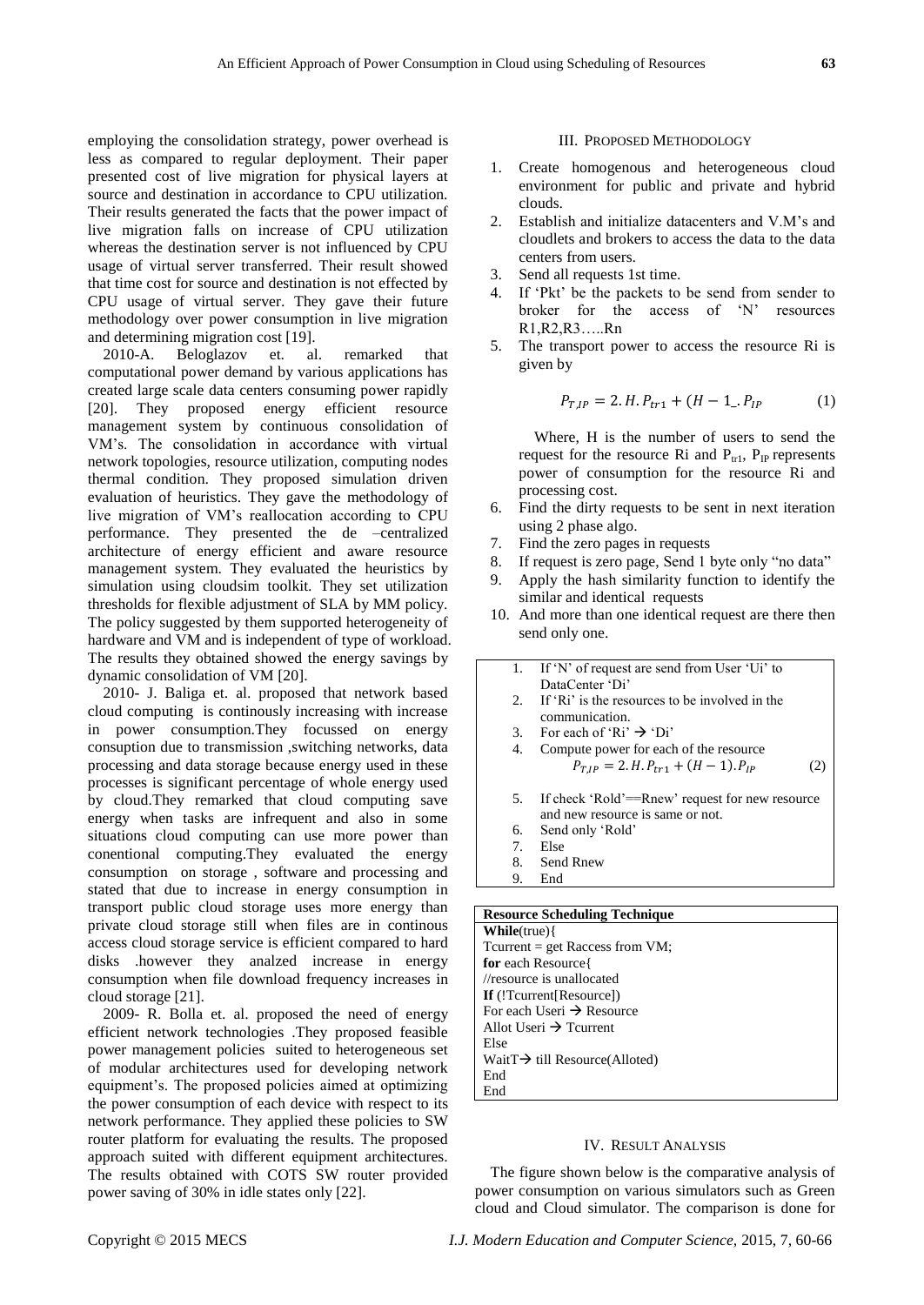various devices such as resources used by the data centers including old and mid-range computers and laptops, terminals and HDD. The analysis is done on the basis of simulations provided to consume power during the access of these devices on cloud environment. The proposed technique implemented here for the resource utilization or access on the data centers using cloud simulator is more efficient and easy to use as well consumes less power as compared to the existing consumption on Green Cloud.



Fig.1. Comparison of power consumption on various simulators

The table shown below is the analysis of the existing and proposed work when applied on varios power cnsuming devices such as server, LAN and routers these devices are used in the cloud environemnt during the access of datacenters by users, hence the devices takes power which is analysed in existing and proposed mwork.

Table 1. Analysis on devices used for the communication

| <b>Existing work</b>                    | Equipment             | Capacity   | Power<br>Consumption |
|-----------------------------------------|-----------------------|------------|----------------------|
| Storage                                 | HP 8100<br><b>EVA</b> | 604.8 Tb   | $4.9 \text{kw}$      |
| <b>Content Server</b>                   | HP DL380<br>G5        | 800 Mb/s   | 225 kw               |
| Computation<br>Server                   | <b>HP DL380</b><br>G5 |            | 355 kw               |
| LAN                                     | <b>Cisco 6509</b>     | 320 Gb/s   | $3.8 \text{ kW}$     |
| Gateway Router                          | Jupiter MX-<br>960    | $660$ Gb/s | $5.1 \text{kw}$      |
| <b>Proposed Work</b>                    | Equipment             | Capacity   | Power<br>Consumption |
| Storage                                 | HP 8100<br><b>EVA</b> | 604.8 Tb   | $2.74$ kw            |
| <b>Content Server</b>                   | <b>HP DL380</b><br>G5 | 800 Mb/s   | 186 kw               |
| HP DL380<br>Computation<br>Server<br>G5 |                       |            | 291 kw               |
| LAN                                     | Cisco 6509            | 320 Gb/s   | 2.56 kw              |
| Gateway Router                          | Jupiter MX-<br>960    | $660$ Gb/s | $3.61$ kw            |

The table shown below is the result analysis of the existing work in respect to storage, transport and processing of the simulator. Here the analysis is done on the basis of public and private cloud for software as a service and storage as a service.

Table 2. Existing work analysis on various parameters

| Energy     | Service | Storage as | Software as a service |  |
|------------|---------|------------|-----------------------|--|
| Component  | Type    | a service  |                       |  |
|            | public  | High       |                       |  |
|            |         | frame      | always                |  |
| Transport  |         | rates      |                       |  |
|            | private | never      | high download rates   |  |
|            | public  | never      | low download rates    |  |
| Storage    | private | never      | low download rates    |  |
|            | public  | few users  |                       |  |
|            |         | per server | never                 |  |
| Processing | private | few users  |                       |  |
|            |         | per server | high download rates   |  |

The figure shown below is the result analysis of the proposed work in respect to storage, transport and processing of the simulator. Here the analysis is done on the basis of public and private cloud for software as a service and storage as a service.

Table 3. Existing work analysis on various parameters

| Energy     | Service | Storage as a   | Software as a  |
|------------|---------|----------------|----------------|
| Component  | Type    | service        | service        |
|            | public  | medium frame   | always and     |
| Transport  |         | rates          | unlimited      |
|            | private | high download  |                |
|            |         | never          | rates          |
|            | public  | never          | efficient and  |
| Storage    |         |                | dynamic        |
|            | private | never          | efficient and  |
|            |         |                | dynamic        |
|            |         | depends on the | depends on the |
| Processing | public  | users request  | users request  |
|            | private | depends on the | high download  |
|            |         | users request  | rates          |

The table shown below is the analysis of the existing and proposed methodology for various user when access datacenters. Here for the analysis of the total power consumption during the accessibility of users on datacenters is computed.

Table 4. Result Analysis of total power consumption

|              | <b>Power Consumption</b> |                      |  |
|--------------|--------------------------|----------------------|--|
| No. of users | <b>Existing Work</b>     | <b>Proposed Work</b> |  |
| 100          | 67.43                    | 34.76                |  |
| 200          | 84.27                    | 56.36                |  |
| 300          | 104.33                   | 86.24                |  |
| 400          | 126.47                   | 103.85               |  |
| 500          | 142.65                   | 128.34               |  |
| 600          | 162.47                   | 137.42               |  |
| 700          | 182.22                   | 148.65               |  |
| 800          | 193.87                   | 169.18               |  |
| 900          | 210.32                   | 184.63               |  |
| 1000         | 223.43                   | 201.75               |  |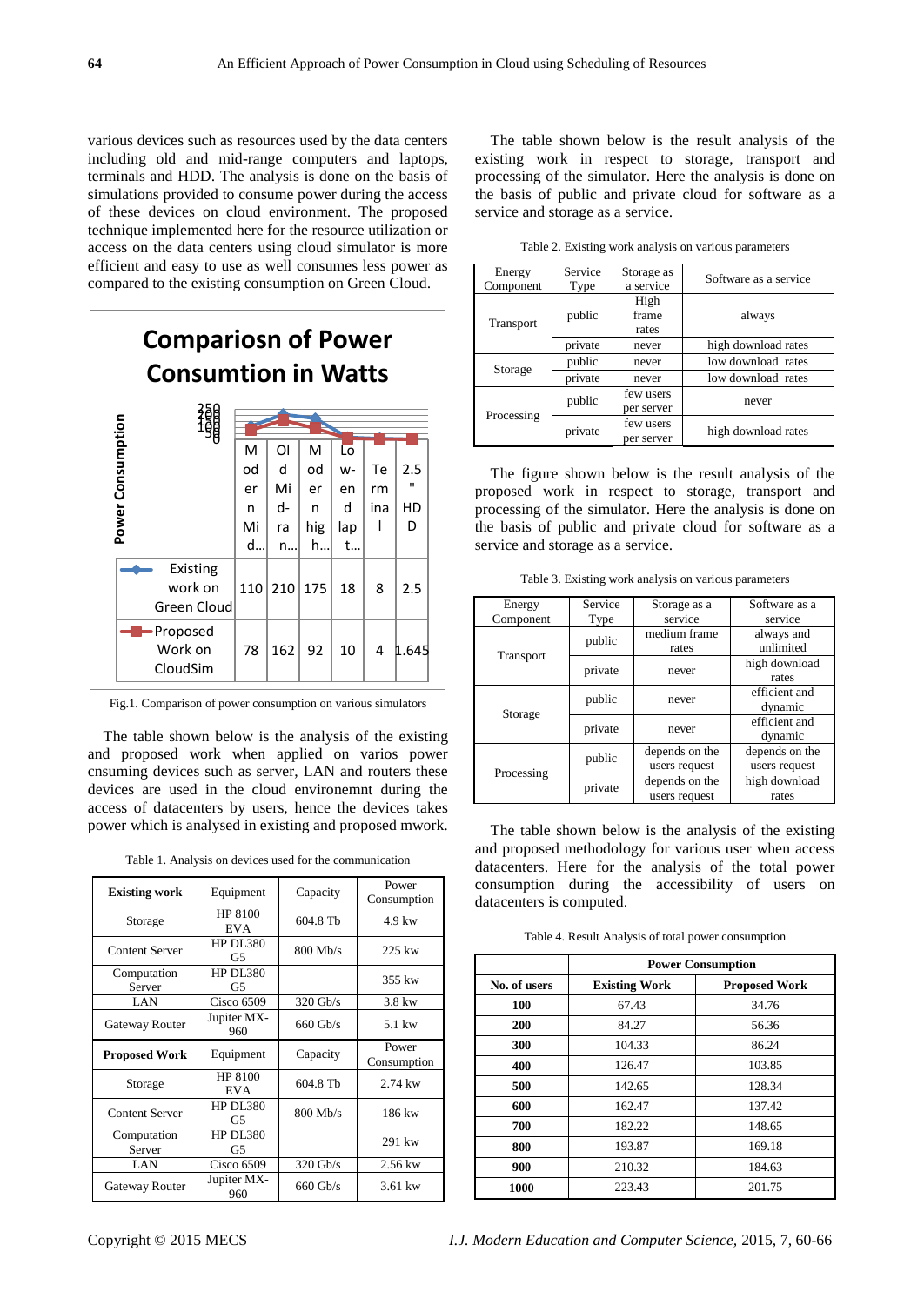The figure shown below is the analysis of the existing and proposed methodology for various user when access datacenters. Here for the analysis of the total power consumption during the accessibility of users on datacenters is computed.



Fig.2. Result Analysis of total power consumption

#### V. CONCLUSION & FUTURE WORK

The proposed technique implemented here for the power consumption in cloud environment is efficient as compared to the existing technique. The comparison is done on the basis of certain parameters such as Storage, Capacity on the basis of equipments used as cloud resources. The total percentage of power consumption of the proposed work is more than the existing technique used for power consumption.

Although the technique is efficient and provides less power consumption but further enhancements can be done for the scheduling of resources using some scheduling technique and also dynamic virtual data centers are created for the minimization of power.

### **REFERENCES**

- [1] Cloud Security Alliance, "Top Threats to Cloud Computing," http://www.cloudsecurityalliance.org, 2010.
- [2] Kui Ren, Cong Wang and Qian Wang, "Toward Secure and Effective Data Utilization in Public Cloud", *IEEE Network*, November/December, 2012.
- [3] Cong Wang, Sherman S.M. Chow, Qian Wang, Kui Ren, and Wenjing Lou, "Privacy-Preserving Public Auditing for Secure Cloud Storage", **IEEE** Transactions on *Computers*, Vol. 62, No. 2, February 2013.
- [4] N. Cao, C. Wang, M. Li, K. Ren, and W. Lou, "Privacy-Preserving Multikeyword Ranked Search over Encrypted Cloud Data,‖ *Proc. IEEE INFOCOM*, 2011.
- [5] H. Hu, J. Xu, C. Ren, and B. Choi, "Processing Private Queries over Untrusted Data Cloud through Privacy Homomorphism,‖ *Proc. IEEE 27th Int'l Conf. Data Eng. (ICDE)*, 2011.
- [6] L. M. Vaquero, L. Rodero-Merino, J. Caceres, and M. Lindner, "A break in the clouds: towards a cloud

definition". *SIGCOMM Comput. Commun. Rev.*, 39:50{55, December 2008.

- [7] Ahmed Q. Lawey, Taisir E. H. El-Gorashi, and Jaafar M. H. Elmirghani, "Distributed Energy Efficient Clouds Over Core Networks‖, *Journal of Lightwave Technology*, VOL. 32, NO. 7, APRIL 1, 2014.
- [8] Virnal Mathewt, Rarnesh K. Sitararnan t and Prashant Shenoy, "Reducing Energy Costs In Internet-Scale Distributed Systems Using Load Shifting", 978-1-4799-3635-9/14, 2014.
- [9] Sharrukh Zaman, "A Combinatorial Auction-Based Mechanism for Dynamic VM Provisioning and Allocation in Clouds", **IEEE TRANSACTIONS** ON CLOUD *COMPUTING*, 2013.
- [10] Kashifuddin Qazi, Yang Li, and Andrew Sohn, "Power Prediction of Workload for Energy Efficient Relocation of Virtual Machines‖, *ACM* 978-1-4503-2428, 2010.
- [11] Gaurav Lahoti, "Customer-centric Energy Usage Data. Management and Sharing in Smart Grid Systems", *ACM* 978-1-4503-2492, 2013.
- [12] T.H. Szymanski, "Low Latency Energy Efficient Communications in Global Scale Cloud Computing Systems", *EEHPDC'13*, June 17, 2013, New York, NY, USA, 2013.
- [13] Feifei Chen, John Grundy, Yun Yang, Jean-Guy Schneider and Qiang He, "Experimental Analysis of Task-based Energy Consumption in Cloud Computing Systems‖, *ICPE'13*, April 21–24, 2013, Prague, Czech Republic, 2013.
- [14] Hanen Chihi, Walid Chainbi, "An Energy-Efficient Self-Provisioning Approach for Cloud Resources Management", IEEE 2013.
- [15] Yang Tang, Patrick P.C. Lee, "Secure Overlay Cloud Storage with Access Control and Assured Deletion", *Ieee Transactions On Dependable And Secure Computing*, Vol. 9, No. 6, November/December 2012".
- [16] Jue Wang, "Risk and Energy Consumption Tradeoffs in Cloud Computing Service via Stochastic Optimization Models‖, *IEEE/ACM Fifth International Conference on Utility and Cloud Computing*, 2012.
- [17] Daniel Guimaraes do Lago1, "Power-Aware Virtual Machine Scheduling on Clouds Using Active Cooling Control and DVFS‖, *ACM 978-1-4503-1068*, 2011.
- [18] Qiang Huang, Fengqian Gao, Rui Wang, Zhengwei Qi, ―Power Consumption of Virtual Machine Live Migration in Clouds", *Third International Conference Communications and Mobile Computing*, 2011.
- [19] Anton Beloglazov, "Energy efficient resource management in virtualized data centers", IEEE/ACM *International conference on cluster, cloud and grid computing*, 2010.
- [20] Jayant Baliga, Robert W. A. Ayre, Kerry Hinton, "Green Cloud Computing: Balancing Energy in Processing, Storage, and Transport*", IEEE* 2010.
- [21] Raffaele Bolla, Roberto Bruschi, Franco Davoli, Andrea Ranieri, "Energy-Aware Performance Optimization for Next-Generation Green Network Equipment", *ACM 978-1-60558-446-1/09/08*, 2009.